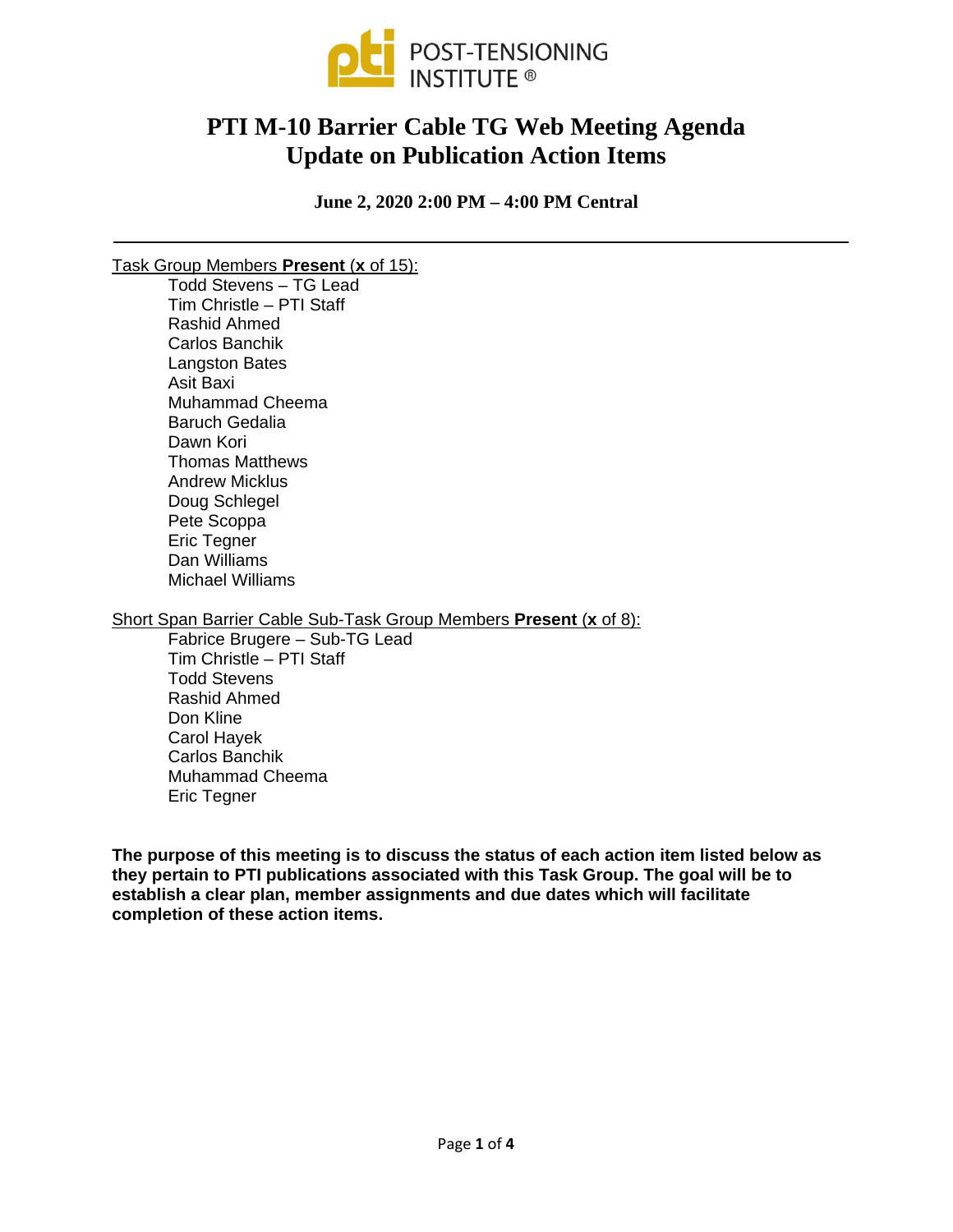

#### **STATUS OF DOCUMENTS ASSIGNED TO THIS TASK GROUP**

#### 1. **PTI M10.7-XX Guide for Barrier Cable Maintenance and Repair**

- a. **180831-Ballot M-10-1803-M10.7-xx Guide for Barrier Cable M&R.pdf is attached**
- b. This ballot closed on October 7, 2018
- c. Was there ever a M-10 web meeting held to resolve negatives on this ballot? I don't believe so based upon the information I've reviewed.
- d. ACTION ITEM 1.1: M-10 web meeting needs to be scheduled as soon as possible to resolve this ballot
- e. ACTION ITEM 1.2: After ballot resolution, final edited document needs to be sent to TAB

## 2. **Barrier Cable Specification**

- a. 8/31/17 Web Meeting states: Assemble small TG to finalize Todd and Fabrice to draft prior to Cancun
- b. 10/4/17 Cancun M-10 Meeting minutes state: Barrier cable specifications will be completed and sent to PTI staff by 11/1/17
- c. 5/8/18 Minneapolis M-10 Meeting minutes state: Some specs required re-tightening option. Maybe, screw anchors should be used on one side. ASTM is close to finalizing new spec for galvanized strand; if available, it should be referenced.
- d. 9/26/18 Colorado Springs M-10 Meeting minutes state: Some specs required retightening option. Maybe, screw anchors should be used on one side. ASTM is close to finalizing new spec for galvanized strand; if available, it should be referenced.
- e. Were these specification revisions ever completed and advanced? I don't believe so based upon the information I've reviewed.
- f. ACTION ITEM 2.1: Complete all revisions needed and send to PTI staff as soon as possible

## 3. **Technical Note 14 Revision**

- a. Or as I've been considering it, a brand new technical note with updated information that will replace existing TN 14.
- b. 8/31/17 Web Meeting states: Todd to review progress with Asit and coordinate with drafting of PT Manual update
- c. 10/4/17 Cancun M-10 Meeting minutes state: Technical note #14 is still under review. Asit Baxi needs to give some input.
- d. 5/8/18 Minneapolis M-10 Meeting minutes state: Technical Note #14 revision; Based on the above items, revisions to the TN can be finalized. ("above items" referenced here were the other barrier cable action items covered during that meeting)
- e. 9/26/18 Colorado Springs M-10 Meeting minutes state: Technical Note #14 revision; Based on the above items, revisions to the TN can be finalized. ("above items" referenced here were the other barrier cable action items covered during that meeting)
- f. **161116-TN 14 Revision Proposal.docx is attached**. This is the most recent revised version of TN 14 I could find.
- g. My understanding is that the issues with the short span barrier cable calculation method were the only remaining thing holding up final revisions to this TN 14. Is that the only thing standing in the way of making revisions to this technical note final?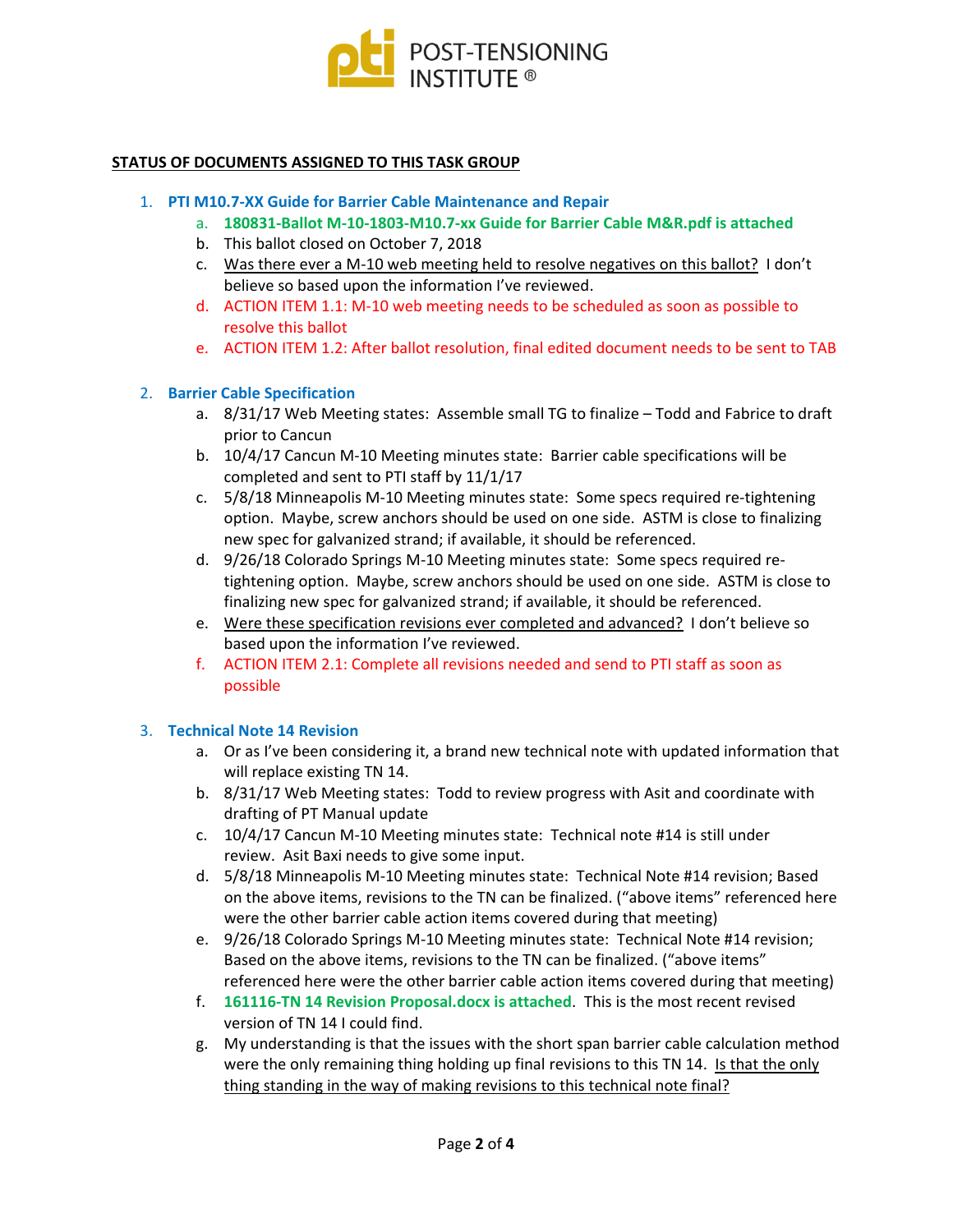

- h. ACTION ITEM 3.1: Make final edits to this TN 14 incorporating the decisions that were made regarding design approach for short span barrier cable
- i. ACTION ITEM 3.2: Forward this updated TN to PTI staff so it can be balloted by M-10 as soon as possible

# 4. **Short Span Barrier Cable Calculations**

- a. The Sub-TG noted above was tasked with determining the recommended design method for the short span condition, due to the large discrepancy between results found using the energy method versus the static method. The appropriate factor of safety needed to be agreed upon as well.
- b. Several meeting notes refer to this item as another technical note. It was my understanding rather that the final recommendations for short span calculation method would instead be incorporated into the revised TN 14. Do we really want to have a second barrier cable design tech note just for short span cables?
- c. 8/31/17 Web Meeting states: Send Todd contact information for Eric Tegner Todd will contact and inquire on status and offer to help. Carlos and Amy will help with calculations.
- d. 10/4/17 Cancun M-10 Meeting minutes state: Short span technical note will be completed and sent to PTI staff by 11/1/17
- e. 5/8/18 Minneapolis M-10 Meeting minutes state: For short barrier cable runs, there is a big difference in results, depending on what method is used. This will go to TAB to get direction; staff will forward to TAB to get the specific question answered.
- f. 5/31/18 Web Meeting minutes state: TAB committee doesn't have the needed barrier cable design expertise at this time. Expand this Sub-TG to include specific DC-20 members with barrier cable design expertise. Survey PTI professional members to determine how they approach short span design.
- g. 8/9/18 Web Meeting minutes state: Survey results all over the place. Consider load testing and research to validate results? Further discussion at TG meeting in Colorado.
- h. 9/26/18 Colorado Springs M-10 Meeting minutes state: For short barrier cable runs, there is a big difference in results, depending on what method is used. A Sub TG (Lead Fabrice Brugere) is working on this issue. This will be also discussed at the TAB meeting on 9/27/18. Fabrice will forward report notes to Chair.
- i. 9/26/18 Colorado Springs TG Meeting minutes state: Consensus was to not pursue testing and research, but rather to go with more conservative energy method, clean up the information, show minimum length span, define L and l values, use factor of safety of 1.6, cutoff length for what is considered short is 23 feet.
- j. **Short Span Barrier Cable PTI M10 Task Group- FAB REVISED for 1.6 safety coefficient – 9-26-18.docx and IBC 2015-Vehicle Barrier code requirements.pdf are attached**. These files were sent out to the TG for review and comment on 9/28/18, but to date no comments have been received.
- k. ACTION ITEM 4.1: Sub-TG members review and comment on the documents produced by Fabrice as soon as possible, then reach a final consensus on the calculation example and recommendations that will be included in the TN 14 update. Hold a web meeting along with primary M-10 TG-Barrier Cable members to finalize action if needed.

## 5. **PT Manual 7th Edition Update – Chapter 16, Design of Prestressed Barrier Cable Systems**

a. The existing PT Manual  $6<sup>th</sup>$  Edition Chapter 16 is being updated along with all other chapters to be part of the new  $7<sup>th</sup>$  Edition